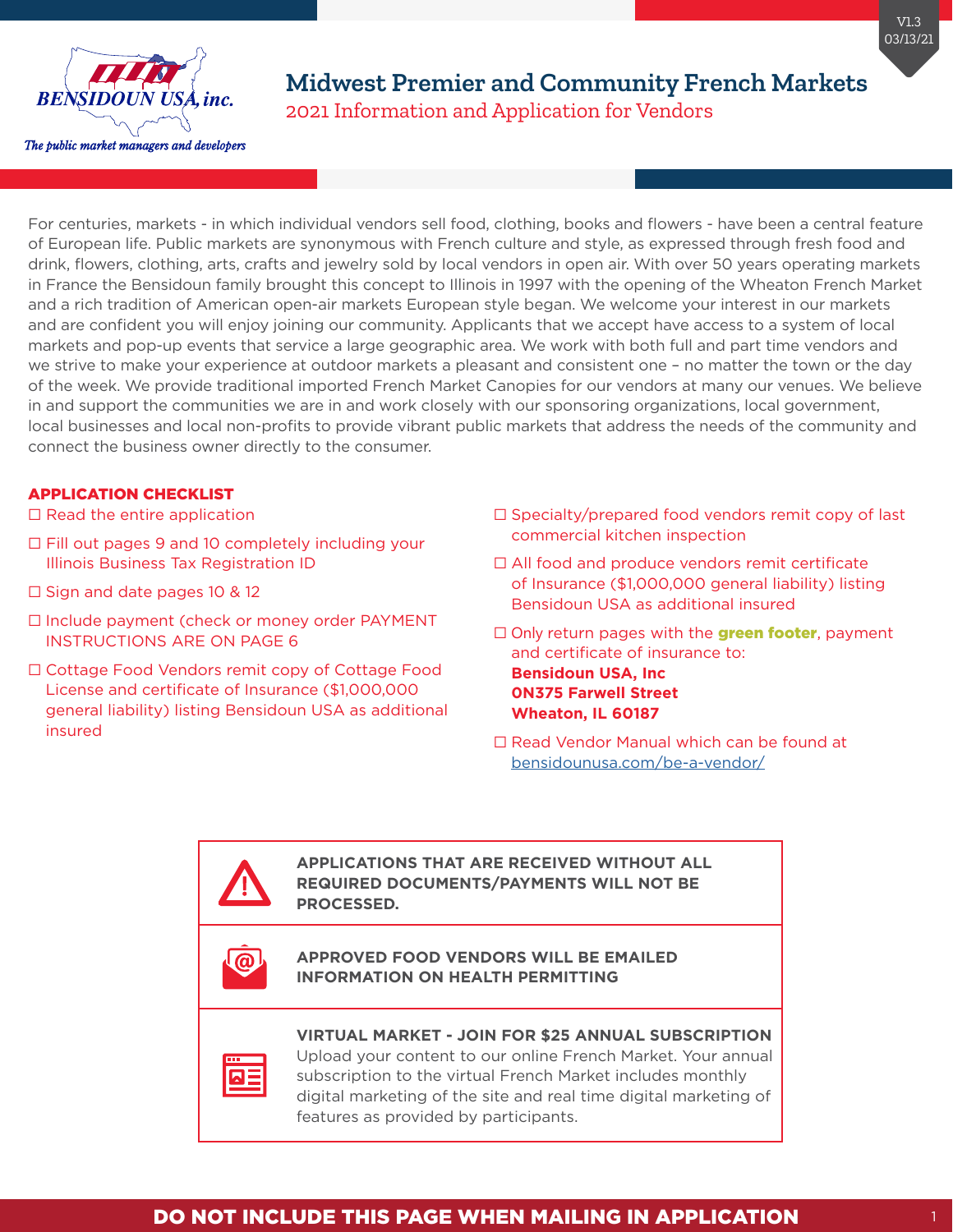

# PREMIER MARKETS

## THURSDAY MARKET

### GALLAGHER WAY (ADJACENT TO WRIGLEY FIELD) | 3635 N CLARK STREET, CHICAGO

**Dates TBD July - September | Hours TBD - Complete survey on application page**

*White 10'x10' tents will be provided*

## SATURDAY MARKETS

### WHEATON FRENCH MARKET

REBER ST BETWEEN WILLOW AVE AND LIBERTY DRIVE FROM CROSS ST TO REBER ST. NEW MARKET PAVILION CONSTRUCTION THIS SUMMER. MARKET MOVES TO THE STREET FOR THIS SEASON

**April 10–November 27 | 8AM-2PM**

#### *VENDORS PROVIDE THEIR OWN 10'X10' TENT*

#### WILMETTE FRENCH MARKET | METRA PARKING LOT 722 GREEN BAY ROAD

**April 17–October 30 | 8AM-1PM**

*13' x 6.5' tents are provided*

### CHICAGO NETTELHORST FRENCH MARKET | NETTELHORST SCHOOL, BROADWAY & MELROSE

#### **April 17 - October 30 | 8AM-2PM**

Pending any restrictions from the School due to COVID Pandemic. If Lakeview East Art festival returns this year, *market will be closed that weekend, date TBD*

*13' x 6.5' tents are provided*

## SUNDAY MARKET

#### GENEVA FRENCH MARKET | METRA PARKING LOT NW CORNER OF SOUTH ST. AND 4TH ST.

**April 11 - November 14 | 9AM-2PM**

*13' x 6.5' tents are provided*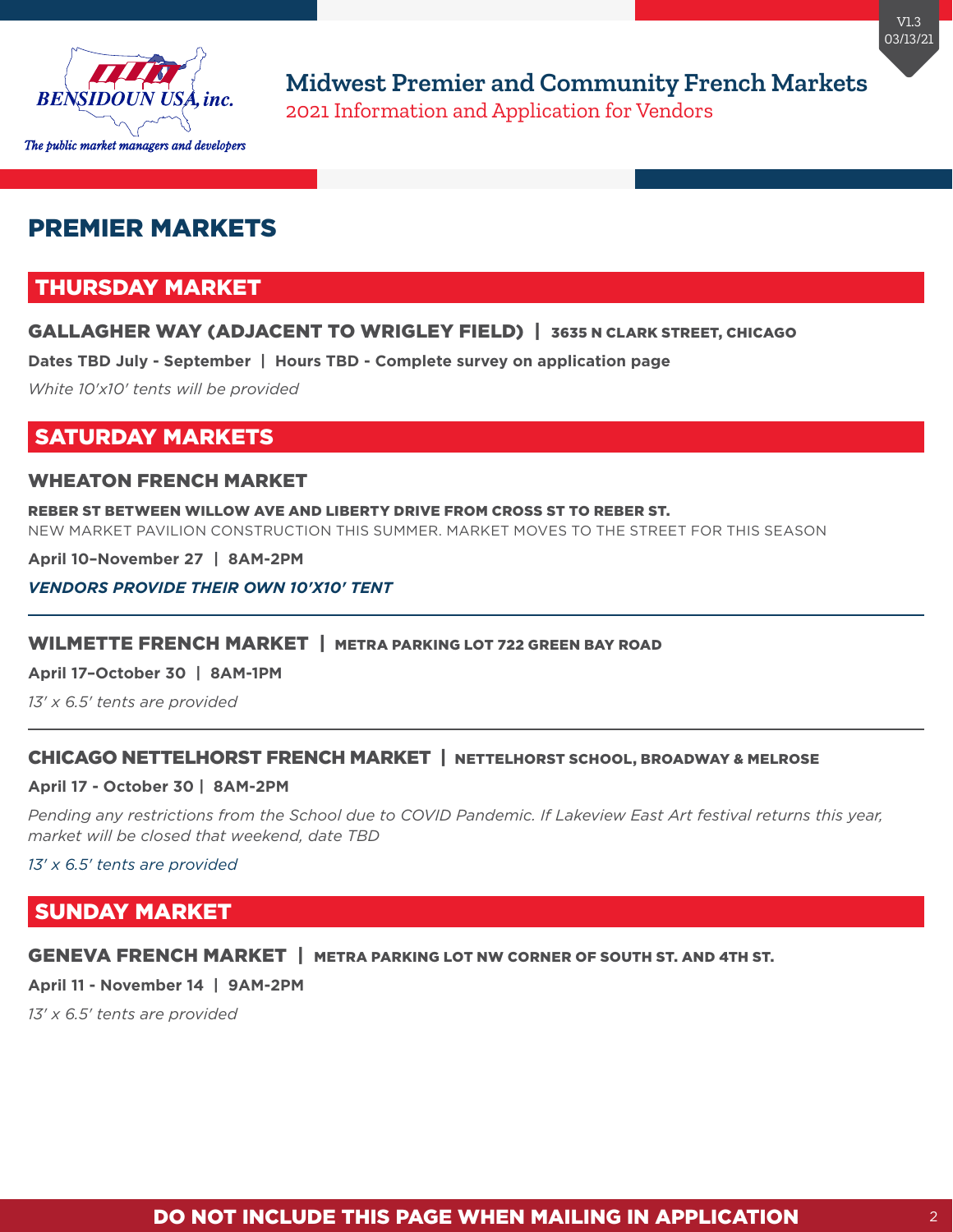

# COMMUNITY MARKETS

Community markets are oriented towards community development. By utilizing a lower operational cost for vendors, we can expand our offerings to vendors and provide support for local food and business hubs in desirable locations throughout the Chicagoland area.

# SATURDAY MARKETS

### LISLE FRENCH MARKET AT PRAIRIE WALK POND | GARFIELD AVENUE PARKING LOT NORTH OF BURLINGTON

**May 1 – October 16 | 8AM-1PM** 

*13' x 6.5' tents are provided*

MORTON GROVE FRENCH MARKET (NEW) | 6140 DEMPSTER ST (MORTON GROVE CIVIC CENTER)

**June 5 - October 23 | 8AM-1PM**

*VENDORS PROVIDE THEIR OWN 10' X 10' TENT*

## SUNDAY MARKETS

GLEN ELLYN FRENCH MARKET | PUBLIC PARKING LOT IMMEDIATELY NORTH OF 449 N. MAIN STREET

**May 2 – October 17 | 8AM–1PM**

*13' X 6.5' TENTS ARE PROVIDED*

### WESTERN SPRINGS FRENCH MARKET | HILLGROVE AVE BETWEEN LAWN AND GRAND AVE

**May 9 - October 24 | 9AM-1PM**

*13' x 6.5' tents are provided*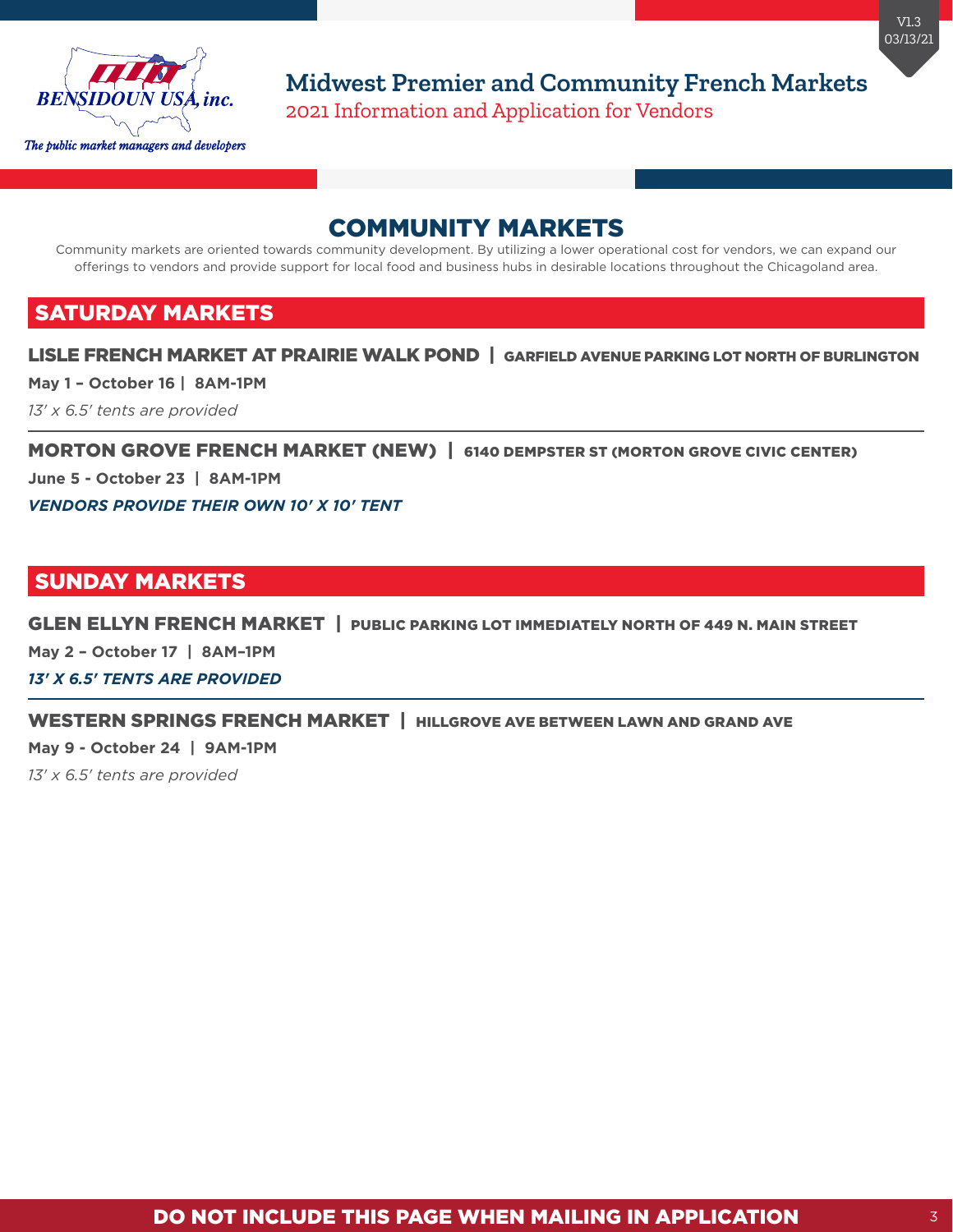

| <b>PREMIER MARKET PRICE PER DAY</b>                                                                          |               |                                             |                                 |                   |               |                |                |  |
|--------------------------------------------------------------------------------------------------------------|---------------|---------------------------------------------|---------------------------------|-------------------|---------------|----------------|----------------|--|
|                                                                                                              | <b>FARMER</b> | <b>PRODUCE</b><br>PLANTS/<br><b>FLOWERS</b> | <b>SPECIALTY</b><br><b>FOOD</b> | <b>CONCESSION</b> | <b>RETAIL</b> | <b>SERVICE</b> | <b>PARKING</b> |  |
|                                                                                                              |               |                                             | <b>PART TIME RATE</b>           |                   |               |                |                |  |
| <b>WHEATON</b><br>(INCLUDES TASTE OF CANTIGNY)                                                               | \$70.00       | \$80.00                                     | \$75.00                         | \$85.00           | \$90.00       | \$110,00       | \$75.00        |  |
| <b>GALLAGHER WAY,</b><br><b>WILMETTE, GENEVA</b>                                                             | \$58,00       | \$65,00                                     | \$61,00                         | \$70.00           | \$75,00       | \$95,00        |                |  |
| <b>NETTELHORST</b>                                                                                           | \$56,00       | \$63.00                                     | \$59,00                         | \$68,00           | \$73.00       | \$93.00        |                |  |
| FULL TIME RATE PER DAY<br>(Full time vendors pay for all dates in the season, including non attendance days) |               |                                             |                                 |                   |               |                |                |  |
| <b>WHEATON</b>                                                                                               | \$68,00       | \$78,00                                     | \$73.00                         | \$83,00           | \$88,00       | <b>NA</b>      | \$27.00        |  |
| <b>WHEATON (IF FULL TIME IN AT</b><br><b>LEAST ONE ADDITIONAL MARKET)</b>                                    | \$60.00       | \$70.00                                     | \$65,00                         | \$75.00           | \$80.00       | <b>NA</b>      | \$23.00        |  |
| <b>GALLAGHER WAY,</b><br><b>WILMETTE, GENEVA</b>                                                             | \$54.00       | \$61,00                                     | \$56.00                         | \$66.00           | \$72.00       | <b>NA</b>      |                |  |
| <b>NETTELHORST</b>                                                                                           | \$52.00       | \$59.00                                     | \$54.00                         | \$64.00           | \$70.00       | <b>NA</b>      |                |  |

Full time vendors receive a 5% discount if bill for the season is paid in full by May 31. Parking is limited due to moving to the street. 1 parking spot = 15' x 10' space

| <b>COMMUNITY MARKET RATES</b>                                                            |                         |                                                        |                   |               |                |  |  |
|------------------------------------------------------------------------------------------|-------------------------|--------------------------------------------------------|-------------------|---------------|----------------|--|--|
|                                                                                          | <b>RANGE</b>            | <b>PRODUCE PLANTS/FLOWERS</b><br><b>SPECIALTY FOOD</b> | <b>CONCESSION</b> | <b>RETAIL</b> | <b>SERVICE</b> |  |  |
| LISLE/WESTERN SPRINGS/<br><b>MORTON GROVE</b>                                            | PART TIME: 1 DAY        | \$33.00                                                | \$38.00           | \$43.00       | \$60.00        |  |  |
| <b>LISLE/WESTERN SPRINGS</b>                                                             | FULL TIME: 25 DAYS      | \$700.00                                               | \$825.00          | \$950.00      |                |  |  |
| <b>MORTON GROVE</b>                                                                      | FULL TIME: 21 DAYS      | \$588,00                                               | \$693.00          | \$798,00      |                |  |  |
| <b>LISLE + WESTERN SPRINGS</b><br><b>+ MORTON GROVE</b><br><b>FULL TIME SECOND BOOTH</b> | <b>SEASON</b>           | \$150,00                                               | \$150.00          | \$150,00      |                |  |  |
|                                                                                          | <b>PART TIME: 1 DAY</b> | \$35,00                                                | \$40.00           | \$45.00       | \$75,00        |  |  |
| <b>GLEN ELLYN</b>                                                                        | FULL TIME: 25 DAYS      | \$750.00                                               | \$875.00          | \$1000.00     |                |  |  |
| <b>GLEN ELLYN</b><br><b>FULL TIME SECOND BOOTH</b>                                       | <b>SEASON</b>           | \$250,00                                               | \$350.00          | \$450.00      |                |  |  |

## DO NOT INCLUDE THIS PAGE WHEN MAILING IN APPLICATION 4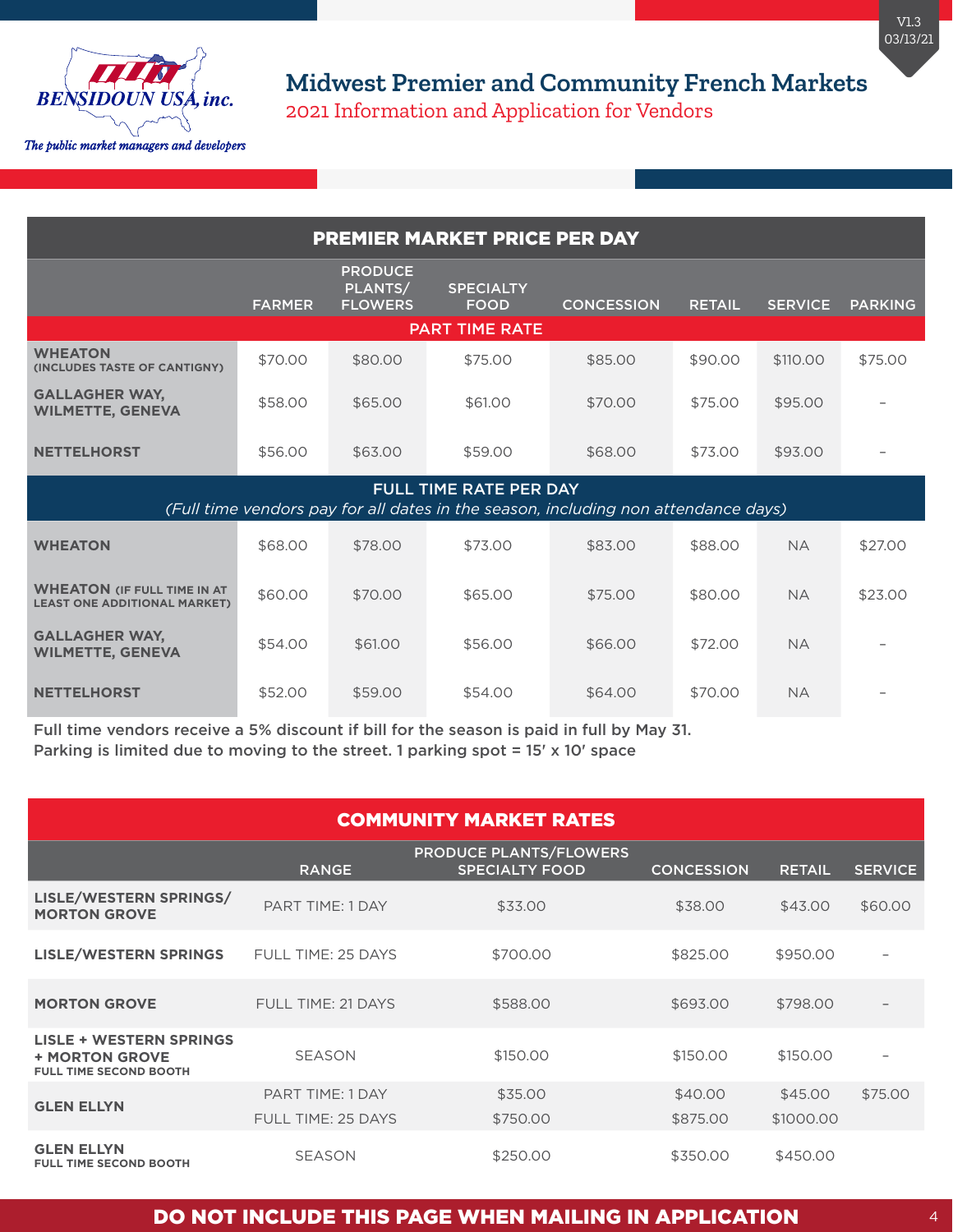

### **ADDITIONAL RESTRICTIONS, CONDITIONS OR RATE CONSIDERATIONS**

**WHEATON FRENCH MARKET:** Full Time Vendors that only participate in the Wheaton market may apply for no more than 2 booths. Full time Vendors that also participate full time in a non-Wheaton Bensidoun USA Market may apply for up to 4 booths. Third and Fourth booth cost an additional \$5.00 per day.

**NETTELHORST FRENCH MARKET:** 3rd and 4th booth cost an additional \$5.00 per day per booth. Food vendors must submit a City of Chicago Temp. Food Vendor License application. You will receive additional information regarding this requirement if your application is approved.

**WILMETTE FRENCH MARKET:** Vendors at north and south ends may request additional footage and will be charged \$4 per linear foot per day.

# ADDITIONAL CHARGES/ FEES - ALL MARKETS

Vendors arriving after open/leaving before close of market **\$10.00 fine per event**

Produce vendors - failure to label origin of produce **\$50.00 fine per event**

Produce Vendors- selling non-regional produce without approval **\$20.00 fine per event**

Part Time vendor -payment made on day of market **\$5.00 additional charge**

Full time or Part time installments received after due date **\$20.00 fine per event** 

No Show/no cancellation prior to open **\$20.00 fine per event & loss of booth fee** Returned Check (non-sufficient funds) **\$36.00 fine per event**

Garbage left at market **\$20.00 fine per event** 

Damage to poles **\$100 charge per pole** 

Damage to Canopies\* **full cost of repair** 

Change or cancel booking **first 4 free, \$15 each thereafter**

Failure to roll out/tie down or roll back canopy **\$15 each event**

Cancel full time Market: **Vendor pays difference between part and full time rate for all dates prior to cancellation date plus \$50 cancellation fee if vendor cancels full time participation in a market after 4 weeks of opening day of market**

*\*This includes but is not limited to damage caused by not properly tying canopy down, not rolling canopy back during high wind and not properly rolling canopy back at end of market.*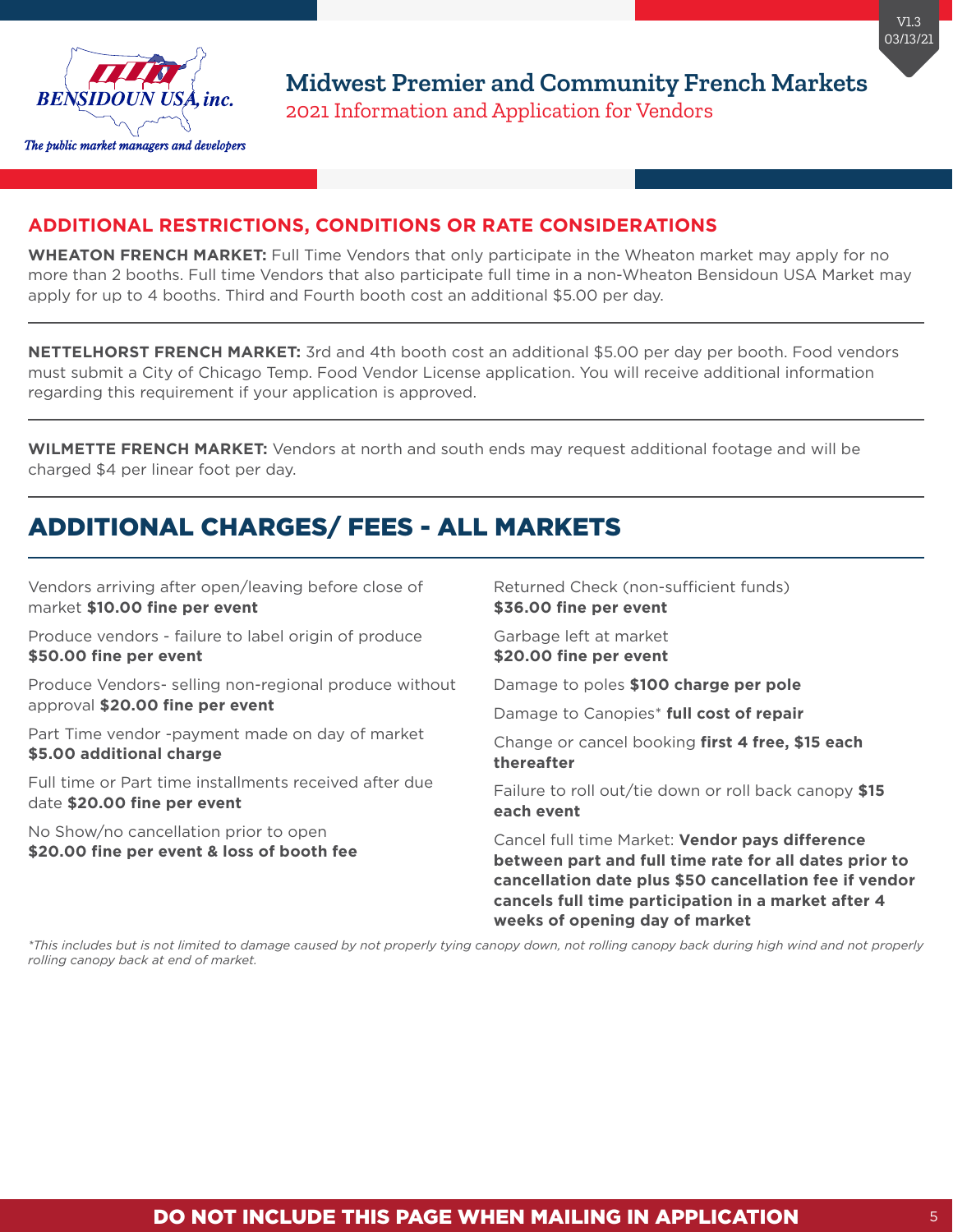

# PAYMENT INSTRUCTIONS

#### FULL TIME VENDORS (YOU ARE REQUIRED TO PAY FOR ALL DAYS OF THE MARKET SEASON, EVEN NON ATTENDANCE DAYS)

Remit \$100 per full time booth per market that you are applying for with your application. You will receive a payment plan for the season which will include the option to receive a 5% discount if you pay the balance in full by May 31st

### PART TIME VENDORS APPLYING FOR 8 OR MORE DATES

Remit payment for the first 4 dates requested with your application. You will receive a payment plan for the remainder of the dates that you are accepted to. If you are applying for less than 8 dates Remit payment for all dates applied for with your application.

#### REMIT CHECK OR MONEY ORDER – WE DO NOT ACCEPT CREDIT CARDS

Applicants accepted to our markets will have the option to make remaining payments at market or may mail in payments. To avoid fines or loss of dates please be sure to pay by the due date on your payment schedule or as defined by Bensidoun USA, Inc. You will receive a receipt for your payment (e-receipt to your email address if you mail in payment). The receipt is not proof of participation or confirmation of a market on any date, only as proof that payment was received from the vendor by Bensidoun USA, Inc. Please retain all receipts/canceled checks as this is your only proof of payment.

#### BOOTH SIZE, BOOTH ASSIGNMENT

In Markets where Bensidoun USA provides the canopy, a single booth measures 4 meters wide (13 feet) by 2 meters deep (6.5 feet). The boundary of a booth is defined by the 4 metal poles at the corners of the booth. At markets where vendors provide their own tents a single booth and at Gallagher Way tent measures 10x10. **Vendors must keep all goods within the boundaries of such vendor's booth.** Vendors (full and part time) are not guaranteed a specific booth location at any market on any day. Assignment of space is at the sole discretion of Bensidoun USA, Inc. and not contestable by the vendor. On certain occasions and with pre-approval from Bensidoun USA, Inc., a vendor may extend its booth to the side (if vendor is on the end of row) or behind the booth- but NOT on customer side of booth – contact the Midwest Manager for consideration. Additional cost for this extra space will be assessed on a case-bycase basis. Vendors will be charged accordingly should their product extend beyond the booth boundaries.

#### HOW TO REQUEST ADDITIONAL DATES/LOCATIONS AFTER YOUR APPLICATION IS APPROVED:

Email requests to: [bensidounmarkets@gmail.com](mailto:%20bensidounmarkets%40gmail.com?subject=) or [bensidoun@yahoo.com](mailto:bensidoun@yahoo.com)

OR Mail a written request and payment to Bensidoun USA 0N375 Farwell Street, Wheaton, IL 60187

OR Request and pay for additional dates based on availability with Site Supervisor at the market.

#### CANCELLATION/ NO SHOW POLICY

**There are no refunds for canceled or missed dates or for Market Days missed due to inclement weather.**

Vendors unable to attend a reserved market must notify the Midwest Manager prior to the open of the event or will be fined as a "no show" (see additional charges/fees above). Vendor forfeits booth fee on cancellations less than 7 days prior to event. Exceptions may be made in the event of documented emergencies. Payments for dates canceled with 7 days or more notice may be transferred to another market but are not refundable.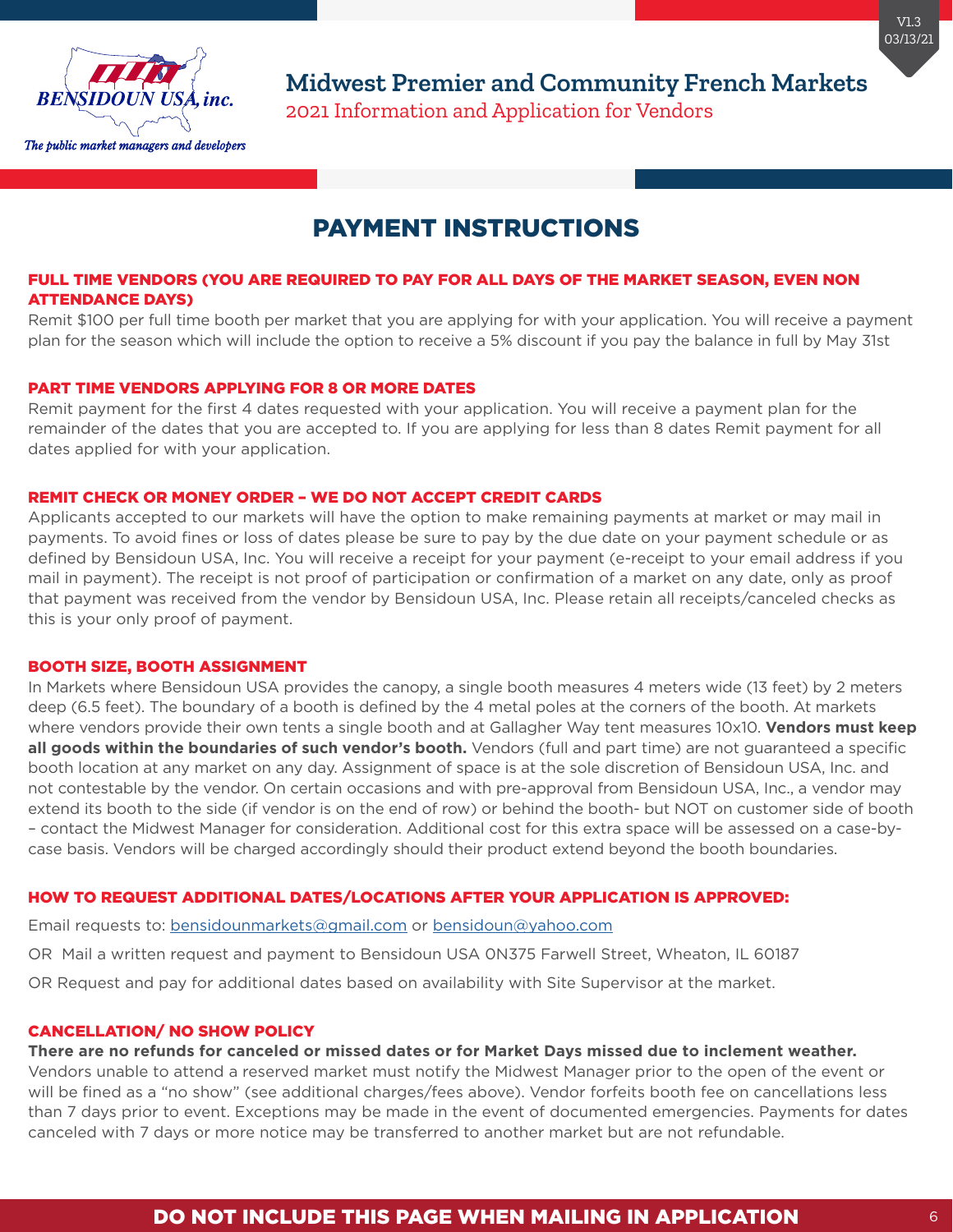

#### INSTRUCTIONS FOR APPLICANT INFORMATION SUBMISSION

- $\Box$  Returning vendors must update their product information, biography and social media information
- □ Please email photos of your business to bensidounmarkets@gmail.com for use in our social media

⬜ Mail Application to Bensidoun USA, Inc. 0N375 Farwell Street, Wheaton, IL. 60187

By completing this application vendor understands and agrees that this information may be released to other agencies and used in marketing/advertising campaigns. Please contact our office if you do not receive a decision within 3 weeks of submitting your application. Site-specific directions, amenities and instructions will be provided to vendors with all letters of acceptance.

|                   | Business Name: Name: 2008 - 2008 - 2008 - 2008 - 2019 - 2019 - 2019 - 2019 - 2019 - 2019 - 2019 - 2019 - 2019                  |  |
|-------------------|--------------------------------------------------------------------------------------------------------------------------------|--|
|                   |                                                                                                                                |  |
| non-profit status | Must be registered as retailer/reseller. We can not accept a social security number or FEIN.Non profits must include letter of |  |
|                   |                                                                                                                                |  |
|                   |                                                                                                                                |  |
|                   | Email is the primary way we communicate with our vendors. Do not provide an email if you do not check it frequently.**         |  |
|                   |                                                                                                                                |  |
|                   |                                                                                                                                |  |

Website: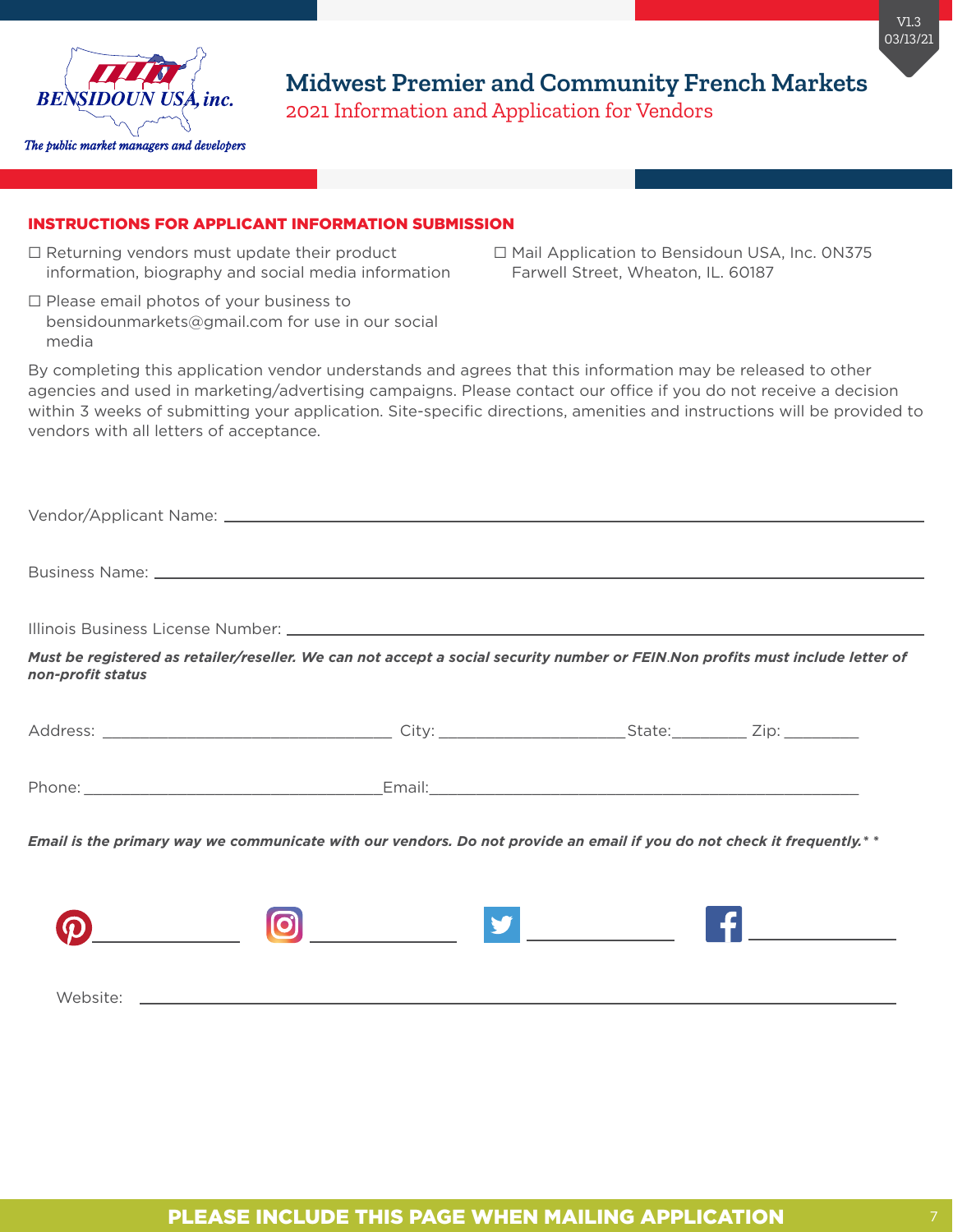

## ABOUT MY BUSINESS (CHECK ALL THAT APPLY)

|                                                         | PRODUCE* | PLANTS/<br><b>FLOWERS</b>                                                                                       | <b>SPECIALTY FOOD</b><br><b>OR DRINK</b> | <b>CONCESSION</b><br><b>FOOD OR DRINK</b>                       | <b>OTHER</b> | <b>MUSHROOMS</b> | <b>HONEY</b> | EGGS/<br><b>DAIRY</b> | MEAT/<br><b>FISH</b> |
|---------------------------------------------------------|----------|-----------------------------------------------------------------------------------------------------------------|------------------------------------------|-----------------------------------------------------------------|--------------|------------------|--------------|-----------------------|----------------------|
| I GROW/CRAFT/<br><b>CREATE MY OWN</b><br><b>PRODUCT</b> |          |                                                                                                                 |                                          |                                                                 |              |                  |              |                       |                      |
| I SOURCE ALL/SOME<br>OF MY PRODUCT*                     |          |                                                                                                                 |                                          |                                                                 |              |                  |              |                       |                      |
| <b>I PROVIDE A</b><br><b>SERVICE</b>                    |          |                                                                                                                 |                                          |                                                                 |              |                  |              |                       |                      |
|                                                         |          | the contract of the contract of the contract of the contract of the contract of the contract of the contract of |                                          | しゅうしゅう こうしゅう こうしゅう こうしゅう こうしゅう こうしゅう こうしゅう こうしゅう こうしゅう こうしゅうしょう |              |                  |              |                       |                      |

*Bensidoun USA, Inc. reserves the right to request additional information about the source of vendor products.*

### FOOD VENDORS *(Check all that apply)*

### **Remit proof of insurance listing Bensidoun USA , Inc as additional insured (\$1,000,000)**

- $\Box$  I prepare/package my own product **include copy** of last commercial kitchen health inspection AND copy of food manager certification
- □ I have a State of Illinois Sampling permit (include copy)
- $\Box$  My product is made in a home kitchen
- □ I have a Cottage Food License (include copy)

□ I will not sample product at market

 $\Box$  I will be preparing and serving food out at the market

□ I will sample product at market

### NOTE TO PRODUCE VENDORS

Produce purchased for resale that is in season must be grown in the upper Midwest (Illinois, the states bordering Illinois, Michigan). If you are a produce grower include a list of the location(s) produce was grown if other than the address provided.

### ALL VENDORS *(Check all that apply)*

⬜ I require electricity (not available for registers or lighting). Electricity is not available at the Wheaton French Market this season and is limited at other locations. Amps required

 $\Box$  Send info on indoor year round and holiday pop up markets (Chicago French Market)

#### GALLAGHER WAY

#### **Dates TBD July - September on non-game days**

 $\Box$  Please send me information as it becomes available

We may not be able to have an entertainment or food concession component this year. If this the case, what are your hours of preference? Check all that apply:  $\Box$  10AM-2PM  $\Box$  Noon-4PM  $\Box$  3PM-7PM  $\Box$  Other\_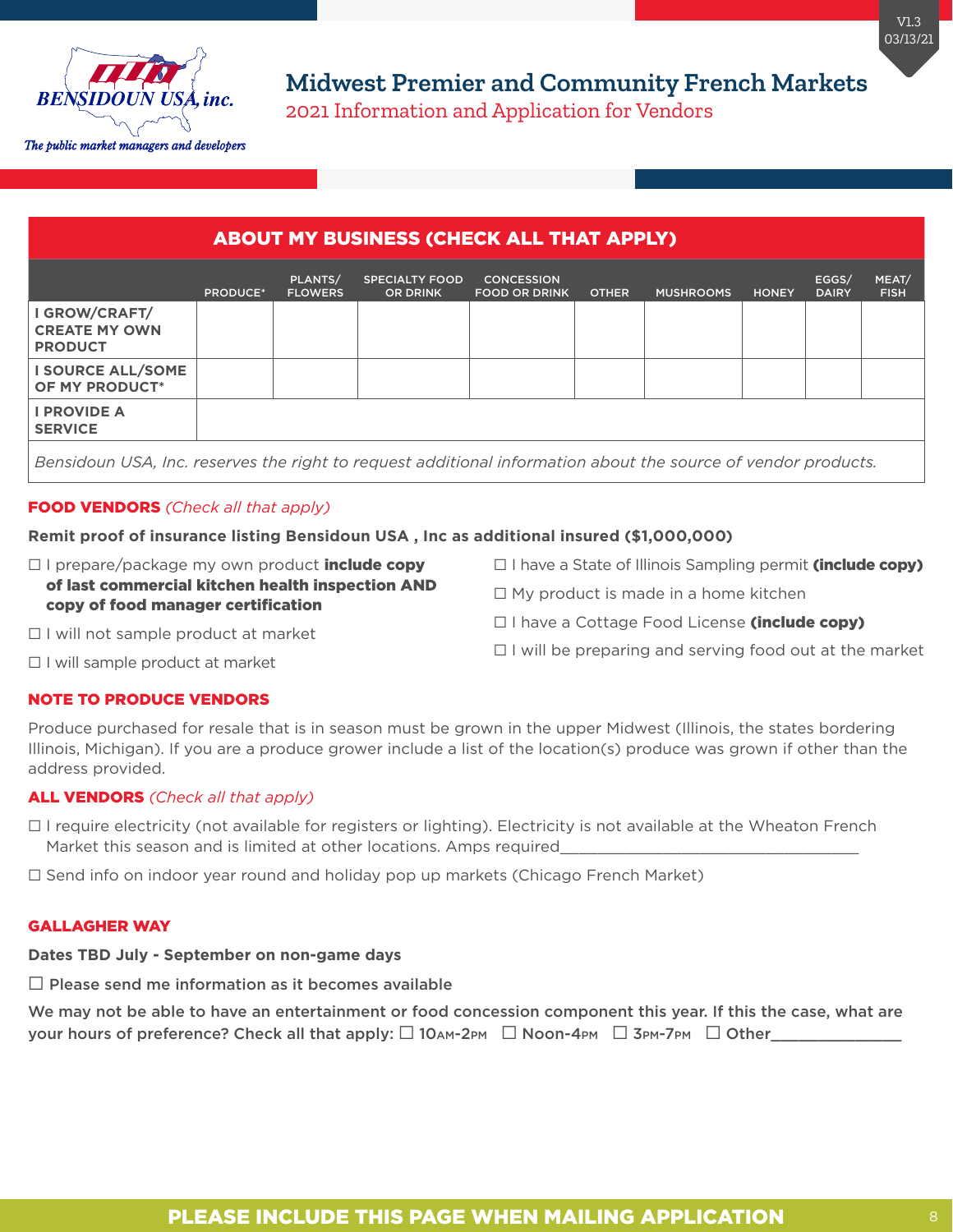

Please email photos of your products and company/owner biography to [bensidounmarkets@gmail.com](mailto:bensidounmarkets@gmail.com
) Provide product description below.

| <b>REQUEST FOR MARKET LOCATIONS AND DATES</b> |             |                        |                   |  |  |  |
|-----------------------------------------------|-------------|------------------------|-------------------|--|--|--|
| <b>MARKET LOCATION</b>                        | # OF BOOTHS | FULL TIME OR PART TIME | <b>LIST DATES</b> |  |  |  |
| Gallagher Way                                 |             |                        |                   |  |  |  |
| Geneva                                        |             |                        |                   |  |  |  |
| Glen Ellyn                                    |             |                        |                   |  |  |  |
| Lisle                                         |             |                        |                   |  |  |  |
| Morton Grove                                  |             |                        |                   |  |  |  |
| Nettelhorst                                   |             |                        |                   |  |  |  |
| Western Springs                               |             |                        |                   |  |  |  |
| Wheaton                                       |             |                        |                   |  |  |  |
| Wilmette                                      |             |                        |                   |  |  |  |

WHEATON PARKING:  $\square$  FULL TIME  $\square$  DISABLED NUMBER OF SPACES  $\_$ 

# ⬜ PLEASE SIGN ME UP FOR 12 MONTHS OF THE VIRTUAL MARKET FOR \$25

#### APPLICANT TERMS AND CONDITIONS OF PARTICIPATION

INDEMNIFICATION AND HOLD HARMLESS AGREEMENT: The undersigned, for himself or herself, and, if applicable, for the person or organization on behalf of whom this application is submitted "the Applicant'', hereby agrees to indemnify Bensidoun USA, Inc. and its officers, agents, employees and assigns, and to hold them harmless, from any liability occurrence arising out of the use of the premises pursuant to this application, and any liability for any contractual or quasi-contractual obligations to third parties in connection with any related activity, event, use or occurrence.

PARTICIPATION AND BOOTH ASSIGNMENT: An acceptance as either a Full-time or Part-Time Vendor does not guarantee participation in a market or for a date or a vendor space in a market. Bensidoun USA, Inc., in its sole discretion, has the right to accept or reject either a Full-Time or Part-time vendor for any market on any date for any reason, and to refund payment to vendor if payment has been made. That refund will be the vendor's sole remedy. This applicant acknowledges and agrees that

## PLEASE INCLUDE THIS PAGE WHEN MAILING APPLICATION **9**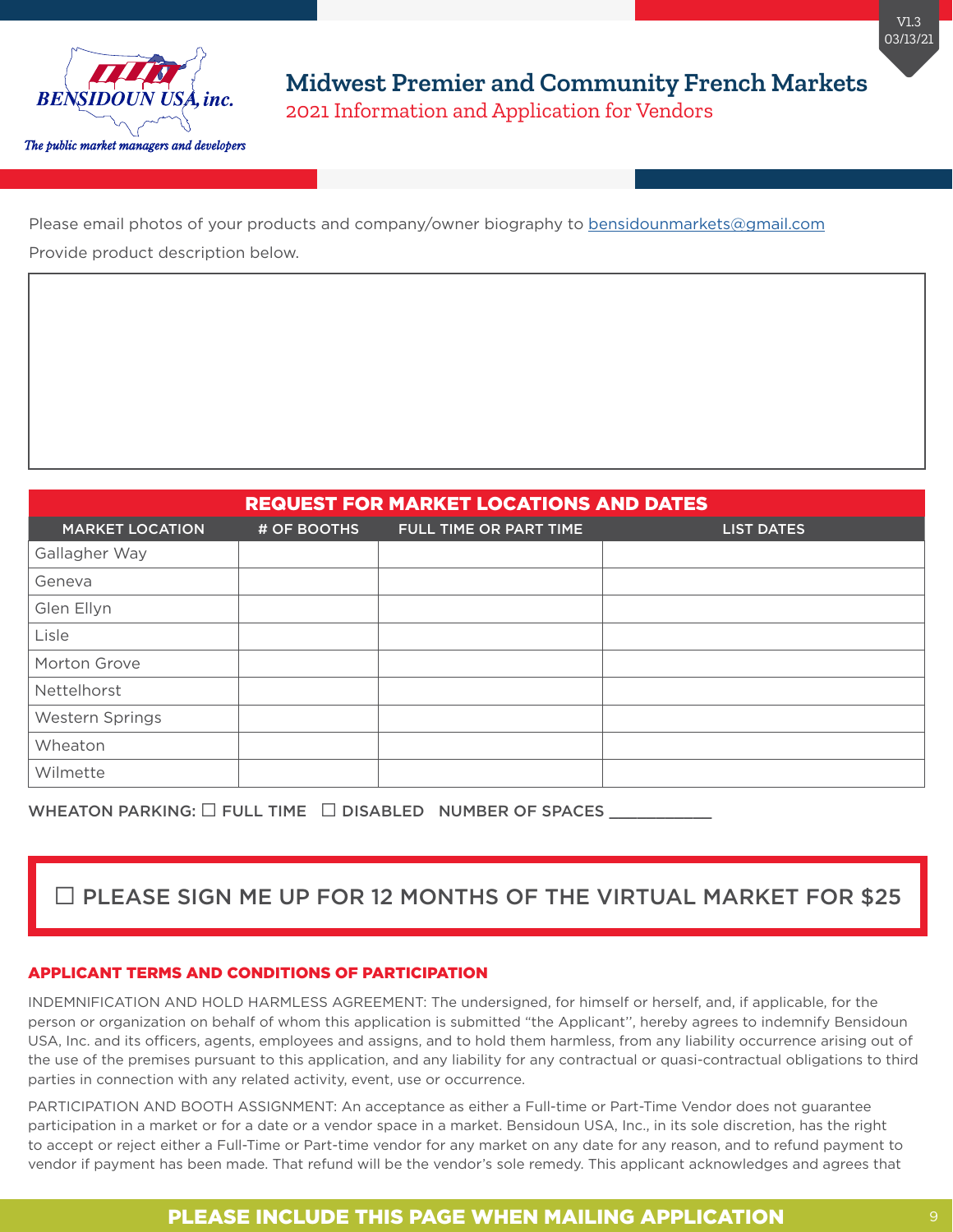

the assignment of booth location at each Bensidoun USA, Inc. market on each date is in the sole and absolute discretion of Bensidoun USA, Inc. and its agents. Assignment of a booth location at one Bensidoun USA, Inc. market on a specific date does not guarantee or constitute an agreement by Bensidoun USA, Inc. to provide that same location to a Vendor on future dates. Applicant further acknowledges and agrees that no commitment regarding booth location has been made to applicant.

GOVERNING LAW/ATTORNEY'S FEES: This application and any transactions between the parties that may arise pursuant thereto shall be governed by and construed in accordance with the substantive laws of the State of Illinois, without giving effect to its principles of conflict of laws. The parties agree that the most appropriate venue for any dispute involving this application or its subject matter is any state or federal court in or for Cook County, Illinois, and that any suit, action or proceeding with respect to this application or its subject matter shall be brought in such forum. Each party submits to the jurisdiction of such courts for any such proceeding, and waives any objection that could otherwise be raised to either of those venues. In the event of the commencement of suit, action or proceeding, the Bensidoun USA, Inc. shall be entitled to recover its reasonable attorney's fees, costs and expenses incurred about those proceedings.

FORCE MAJEURE: Bensidoun USA, Inc. shall not be liable for any failure to perform any obligation under any agreement, or for any delay in performance, due to events or circumstances beyond Bensidoun USA, Inc.'s reasonable control including but not limited to weather, acts of God, acts or threats of terrorism, government acts, technical failures, fire, or other similar events or circumstances. Bensidoun USA, Inc. shall not be liable for any act by a city, village or other municipality which may result in Bensidoun USA, Inc.'s failure to perform any obligation under any agreement, or for any delay in performance, including but not limited to that municipality canceling the market, placing additional restrictions on vendor participation at a market or failing to enforce laws or ordinances affecting a market.

LIMITATION OF LIABILITY: Bensidoun USA, Inc. shall not be liable to applicant or any other person for special, indirect, incidental, consequential or exemplary losses, damages or expenses, directly or indirectly arising from the participation or nonparticipation of Applicant in any market, or from any other cause relating thereto. In no event, shall Bensidoun USA, Inc.'s liability hereunder, whether based on contract, warranty, tort (including but not limited to negligence and strict liability) or otherwise, exceed the amount paid by the applicant vendor for its booth.

CERTIFICATION: Applicant certifies that all the information set forth in this Vendor Application is true and complete to the best of their belief. Applicant further agrees to perform all the obligations, which may be required under applicable laws, ordinances, rules and regulations and under all agreements, which may be annexed hereto. Applicant certifies that applicant has read the rules and Regulations for Vendors at Bensidoun USA, Inc. French Markets governing the Farmers Market and agrees to abide by them.

Vendor Applicant Signature: \_\_\_\_\_\_\_\_\_\_\_\_\_\_\_\_\_\_\_\_\_\_\_\_\_\_\_\_ Date: \_\_\_\_\_\_\_\_\_\_\_\_\_\_\_\_

#### BENSIDOUN USA, INC. MIDWEST MARKETS – 2021 SEASON VENDOR RULES AND REGULATIONS

*For these rules and regulations, "Market Hours" means the advertised hours of operation. "Promoter" means Bensidoun* 

USA, Inc., "Space," means the area rented by the Vendor from the Promoter. "Vendor" means an applicant confirmed to participate in a market by the Promoter. "Vendors'' means each applicant confirmed to participate in a market by the Promoter. The Promoter reserves the right to adjust the rules and regulations as it deems necessary or appropriate to better serve the buying public, maintain fair market competition among Vendors or respond to changing conditions or circumstances. All Vendors will be promptly notified of any such changes.

1. Vendors must comply with all applicable Federal, State and local laws, rules and regulations, including but not limited to those related to health and licensing. Food Vendors are responsible for complying with applicable health and sanitation requirements and must be permitted by the County Health Departments of the markets they attend.

2. Vendors offering food products must provide an ACORD certificate of Liability Insurance listing Bensidoun USA, Inc. as additional insured prior to participation in the market.

## PLEASE INCLUDE THIS PAGE WHEN MAILING APPLICATION **10** 10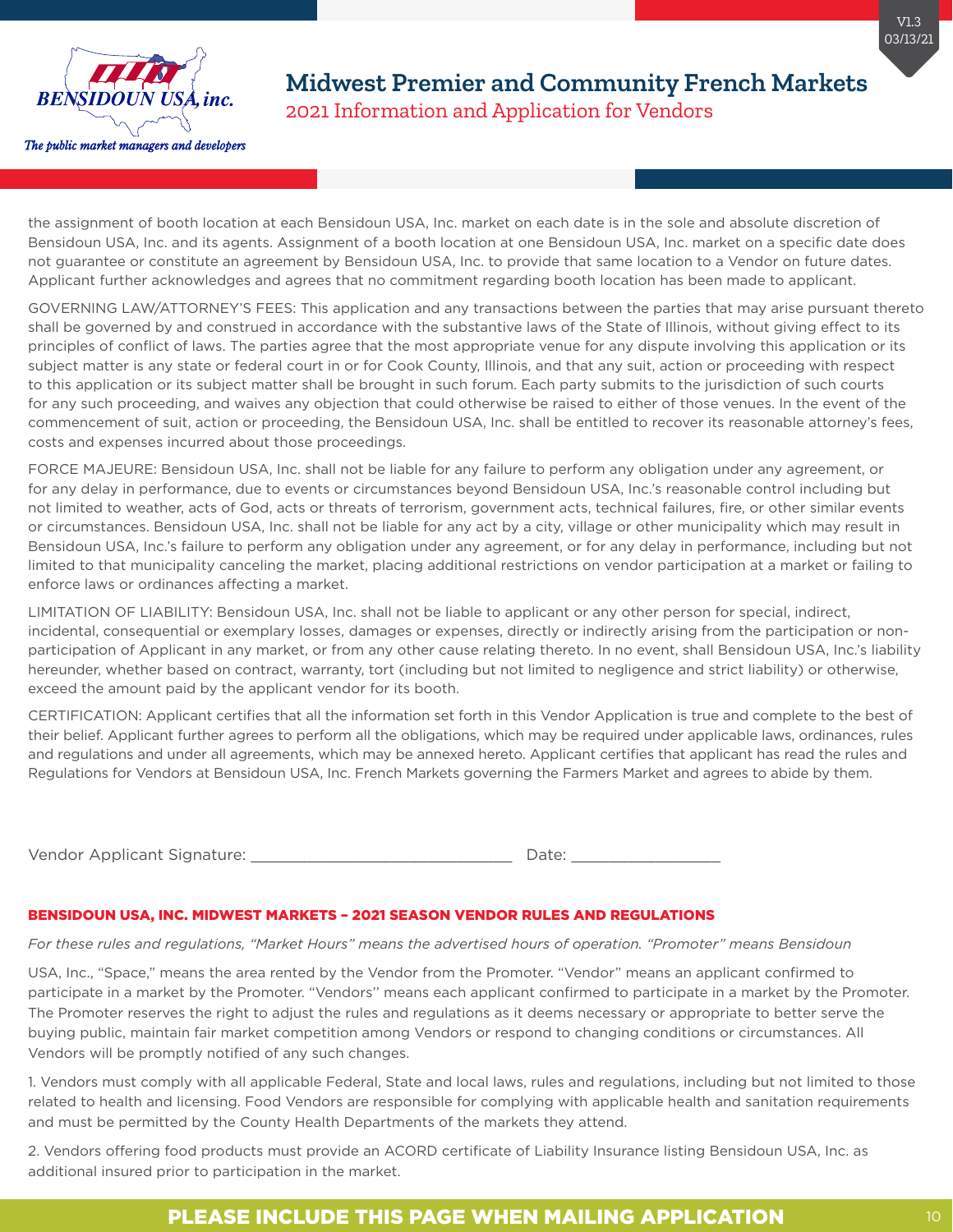

3. Vendors are responsible for collecting and reporting all applicable Federal, state and local taxes and will provide their tax identification number before attending market. Bensidoun USA will be reporting monthly vendor participation at the Geneva French market to the City of Geneva and vendors not remitting local sales tax will be barred from participation at this market.

4. The Promoter has the right to restrict products sold or displayed by Vendor to those that Promoter deems appropriate for a family audience. In addition, Vendors shall only sell products that are of good quality, which they have lawfully obtained, manufactured or grown.

5. Vendors must be prepared to sell at the start of market hours and must continue to sell until the close of market hours and will be banned from market participation after the third violation of arriving late or leaving early. Loading and unloading will occur only before and after market hours.

6. Vendors must haul out any garbage generated during business and must leave their booth's space swept clean of any refuse.

7. Vendors will abide by the parking/loading and unloading rules and regulations of the Markets that such Vendor participates in. Vendors may not park anywhere on the market site during hours of operation without express permission by the site supervisor. Vendors may not unload/load their vehicle(s) from the drive-through aisle of the Market. At the end of the market, Vendors must pack up all goods completely before bringing a vehicle on the site for loading.

8. Vendors must keep their spaces as clean as possible during Market Hours and will always be polite with customers, using their best efforts to enthusiastically sell their products.

9. Vendors will cooperate with and participate in promotions organized by the Promoter (for example, contributing a reasonable amount of vendor product towards Market customer giveaways) and may be asked to provide information for publicity.

10. If Promoter determines, in its sole discretion, that Vendor is not selling appropriate products, or that Vendor or its employee's conduct is inappropriate at any point in time, the Promoter may request the Vendor vacate its space immediately. The Vendor agrees to comply with any such request. The Promoter will have the right to prohibit any such Vendor from leasing future space.

11. The Vendor will ensure that the canopy over its space is fully rolled out and securely tied to the framework at a minimum of 6 points (4 corners, 1 center front, and one center back) and will inspect the canopy over its space regularly during the Market Hours to ensure that it remains securely tied. The Vendor understands that the canopy may become untied during the market especially on windy or gusty days and Vendor will be especially alert and vigilant at these times. The Vendor will report any defects in the canopy fabric, woodwork, ties and framework to the Promoter immediately. If Promoter advises Vendor that Promoter deems the approaching weather conditions hazardous, Vendor shall untie and roll back the canopy. Vendor understands that severe injury may result if the canopy detaches from the framework and becomes airborne due to high wind and accepts responsibility for any negligence on its part if this occurs. Vendor must roll back their canopy(s) at end of market day.

12. Vendor acknowledges and agrees that assignment of booth location at each French or Farmers Market on each date is in the sole and absolute discretion of Bensidoun USA, Inc. and its agents. Assignment to Vendor of a booth location at a French or Farmers Market on a specific date does not guarantee or constitute an agreement by Bensidoun USA, Inc. to provide that same location to Vendor on future dates.

13. Vendor acknowledges and agrees a) Vendor shall not be entitled to a refund for any fees paid for failure to participate in a Bensidoun USA, Inc. Market that such vendor has been accepted to; and b) Vendor shall be assessed a \$20.00 cancellation penalty if such vendor fails to provide 24-hour cancellation notification.

14. Vendor certifies that all persons assisting in the Vendor's booth have read and fully understands these rules and regulations and will abide by them.

15. Vendor understands that none of the following conditions guarantees participation by such vendor in a particular market and/or for a particular date or a particular vendor space in a market: 1) the receipt of this application, 2) the acceptance of this application by Bensidoun USA, 3) the designation of eligibility status of a Vendor to participate in the Bensidoun USA, Inc. markets on either a full-time or part-time basis, 4) payment by vendor or 5) prior participation by a Vendor in any market.

## DO NOT INCLUDE THIS PAGE WHEN MAILING IN APPLICATION THE REAL PROPERTY ASSESSED.